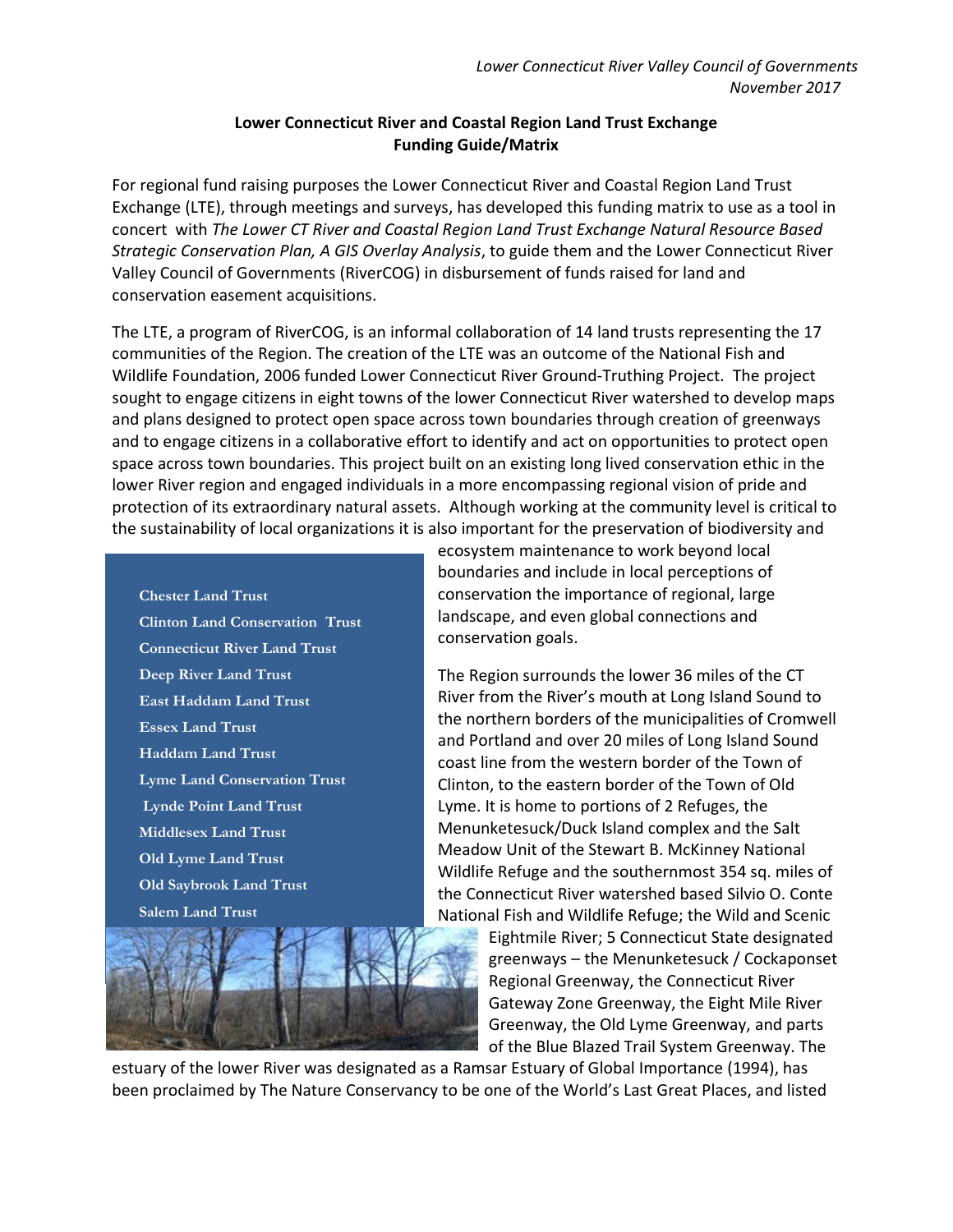as a Long Island Sound Stewardship Site (2005) by the Long Island Sound Stewardship Initiative. In 1998 the Connecticut was designated as an American Heritage River, one of 14 in the Country. Running through the region is part of the Metacomet, Monadnock, Mattabesett Trail System designated in 2009 as a National Scenic Trail that strives to extend over 200 miles from Massachusetts to Long Island Sound; the Region, as previously mentioned, also surrounds the Connecticut River Gateway Conservation Zone, a 30,000 acre area surrounding the lower 20 miles of the Connecticut River. Since 1974 the Connecticut River Gateway Commission has been charged with protecting the scenic and ecological properties of this unique landscape. Most recently the CT River Watershed was named the Nation's first National Blueway as part of the Department of the Interior's Americas Great Outdoors Initiative.

Since its first meeting in Sept. 2009, the LTE has worked internally, locally, regionally, State, and New England wide to promote landscape scale conservation for both wild and working lands and for biodiversity protection through working with private landowners, State land managers, educators, US Fish and Wildlife, the nonprofit community, and through the municipal, regional, and State land use planning process. It has been a tenet of the Regional Planning Organization since the inception of the LTE, with strong support and initial funding from Connecticut Resource, Conservation, and Development (RC&D), that only through community outreach and the practice of strong business principals by each of the member land trust will we be able to maintain and increase the pace of conservation and stewardship of our undeveloped and working lands to benefit both wildlife and people.

The mission of RiverCOG in regards to the LTE is to create a stronger connection between the local, regional conservation community, and the Regional, State, and Federal land use planning process; further their ability to provide an educational and planning opportunity for environmental and landscape protection for members of their land trusts and conservation commissions to promote landscape linkages, tool creation, data acquisition, and sharing to enable effective collaboration and cooperation, in a regional manner, towards the creation of trails and greenways, and protection of existing habitat, water quality, and scenic and cultural landscape corridors; and identify possible collaboration mechanisms and business structures that will not take away from an individual land trust's unique and important relationship and place in its own community, but enable them to practice best management and business principles. We believe this will allow each to operate to its greatest potential concerning long term planning goals, future land acquisition, and the sustainable stewardship of their already existing protected open space. Business structures and collaboration mechanisms could include shared staff to help with record keeping, membership mailings, newsletter production, record keeping, fund raising, and grant writing as well as office space to provide a place for meetings, and where members could share computer hardware and software.

To this end the LTE has been meeting on a regular basis for the past 9 years and through its workings and projects in partnership with the Land Trust Alliance (LTA), Connecticut Land Conservation Council (CLCC), Wildlands and Woodlands, University of Connecticut Extension (UConn), Connecticut Department of Energy and Environmental Protection (CT DEEP), US Fish and Wildlife Service, and local community leaders are able to now come together to support each other in achieving regional conservation goals. This Funding/Guide matrix is one more tool that will allow the region to increase our pace of strategic conservation through coordination and collaboration at the regional scale.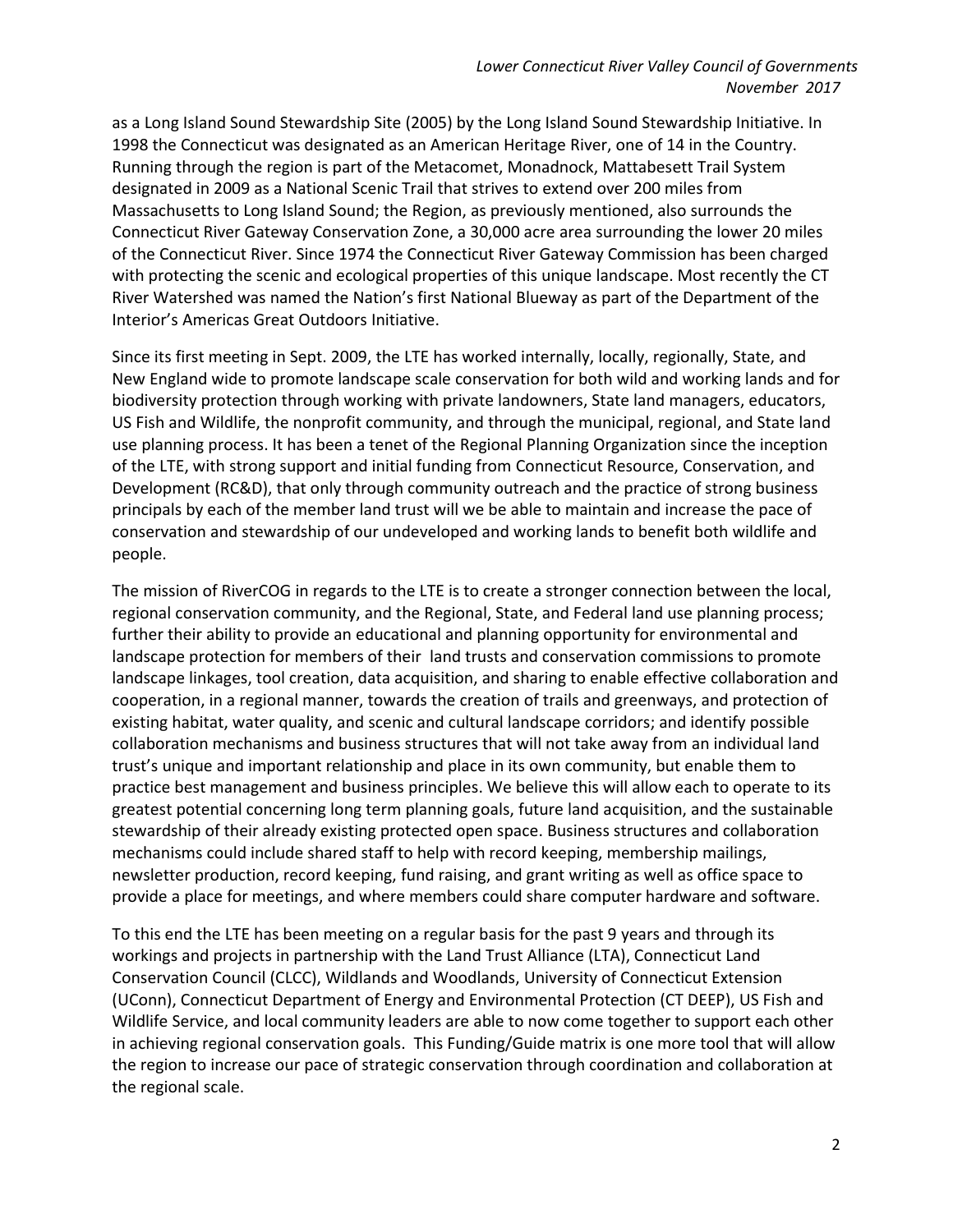### **Lower Connecticut River and Coastal Region Land Trust Exchange**

**Funding Guide/Matrix**

**Date: \_\_\_\_\_\_\_\_\_\_\_\_\_\_\_\_**

**Project Name: \_\_\_\_\_\_\_\_\_\_\_\_\_\_\_\_\_\_\_\_\_\_\_\_\_\_\_\_\_\_\_\_\_\_\_\_\_\_\_\_\_\_\_\_\_\_\_\_\_\_\_\_\_\_\_\_\_\_\_**

**Group 1 (total point \*1)**

**A. Is the project connected to existing open space?**

Yes: \_\_\_\_\_\_\_\_ 1 Point

**B. Is the project within an LTE conservation plan primary or connecting corridor?** Yes: \_\_\_\_\_\_\_\_ 1 Point

**C. Is the project in an existing Natural Diversity Database(NDDB) area and/or site for an endangered species or species of Greatest Concern?**

Yes: \_\_\_\_\_\_\_\_ 1 Point

**D. Does it have pending development applications or approvals?**

Yes: \_\_\_\_\_\_\_\_ 1 Point

**E. What local criteria, as designated in the LTE conservation plan, are in the project area?**

Core Forest: \_\_\_\_\_\_\_\_ 1 Point Hydrology/Wetlands: \_\_\_\_\_\_\_\_ 1 Point Early Successional Habitat: \_\_\_\_\_\_\_\_ 1 Point Critical Habitat: \_\_\_\_\_\_\_\_ 1 Point

**Total Group 1: \_\_\_\_\_\_\_\_\_\_\_\_\_\_\_\_\_**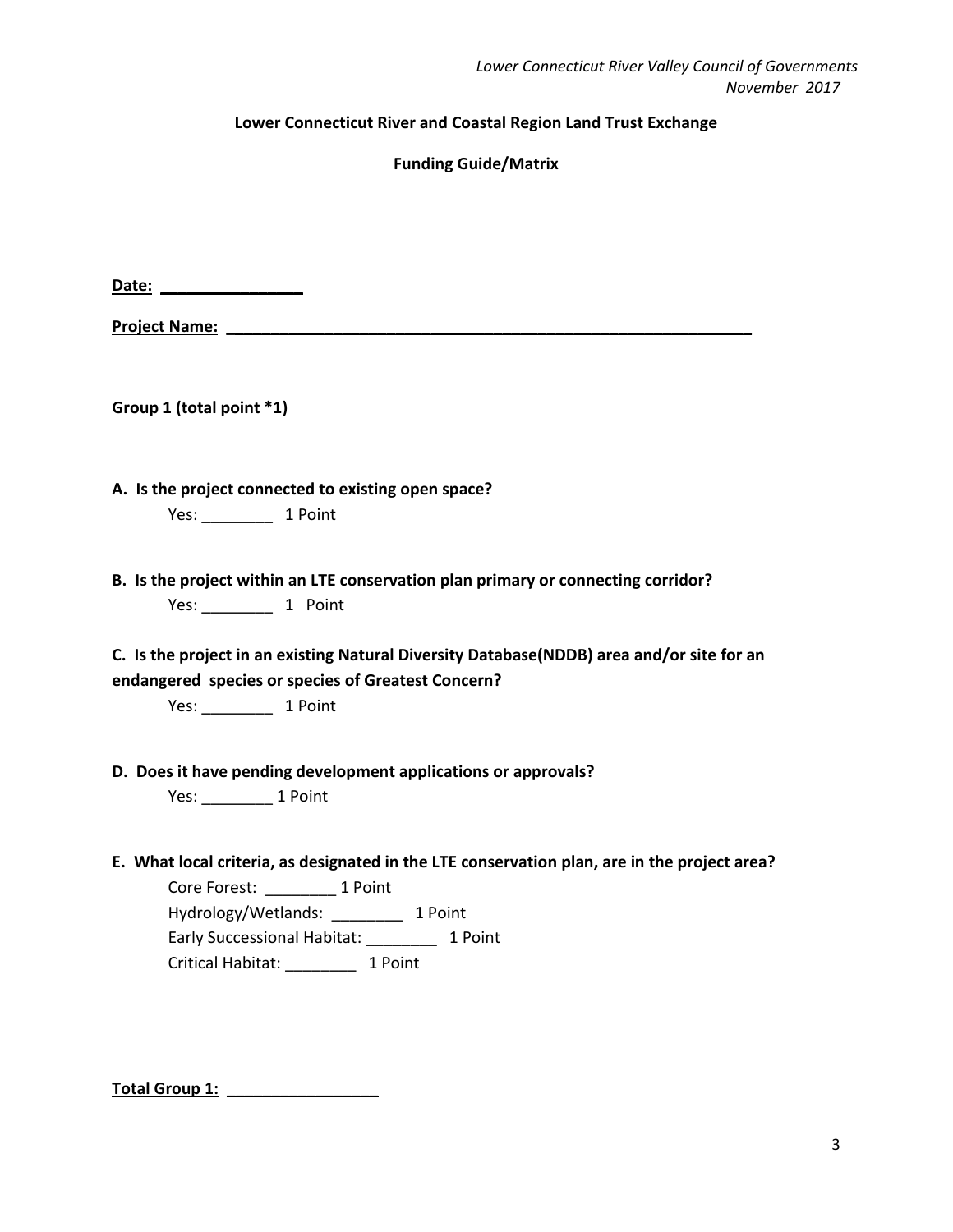## **Group 2 (total points \*.75)**

### **A. Will the property be accessible to the public?**

Yes: 1 Point

**B. What is the total area of local criteria contained in the project area as designated in the LTE conservation plan? (Core Forest, Hydrology/Wetlands, Early Successional Habitat, and Critical Habitat)**

Points awarded by the number of projects being vetted.

Example: if there are four projects, then the project with the greatest area of local criteria would get 4 points. The property with the least area of local criteria would get 1 point. The ones in between would get 3 or 4 accordingly.

# **C. What is the index score of the primary or connecting corridor as determined by the LTE conservation plan?**

Index score 4:\_\_\_\_\_\_\_\_ 4 Points Index score 5:\_\_\_\_\_\_\_\_ 3 Points Index score 6:\_\_\_\_\_\_\_\_ 2 Points Index Score 7:\_\_\_\_\_\_\_\_ 1 Point

## **D. What is the size of the project area?**

Points awarded by the number of projects being vetted. Example: if there are four projects, then the largest project would get 4 points. The smallest property would get 1 point. The ones in between would get 3 or 4 accordingly.

## **E. Is the project located within a State Designated Greenway?**

Yes: 1 Point

**Total Group 2: \_\_\_\_\_\_\_\_\_\_\_\_\_\_\_\_\_**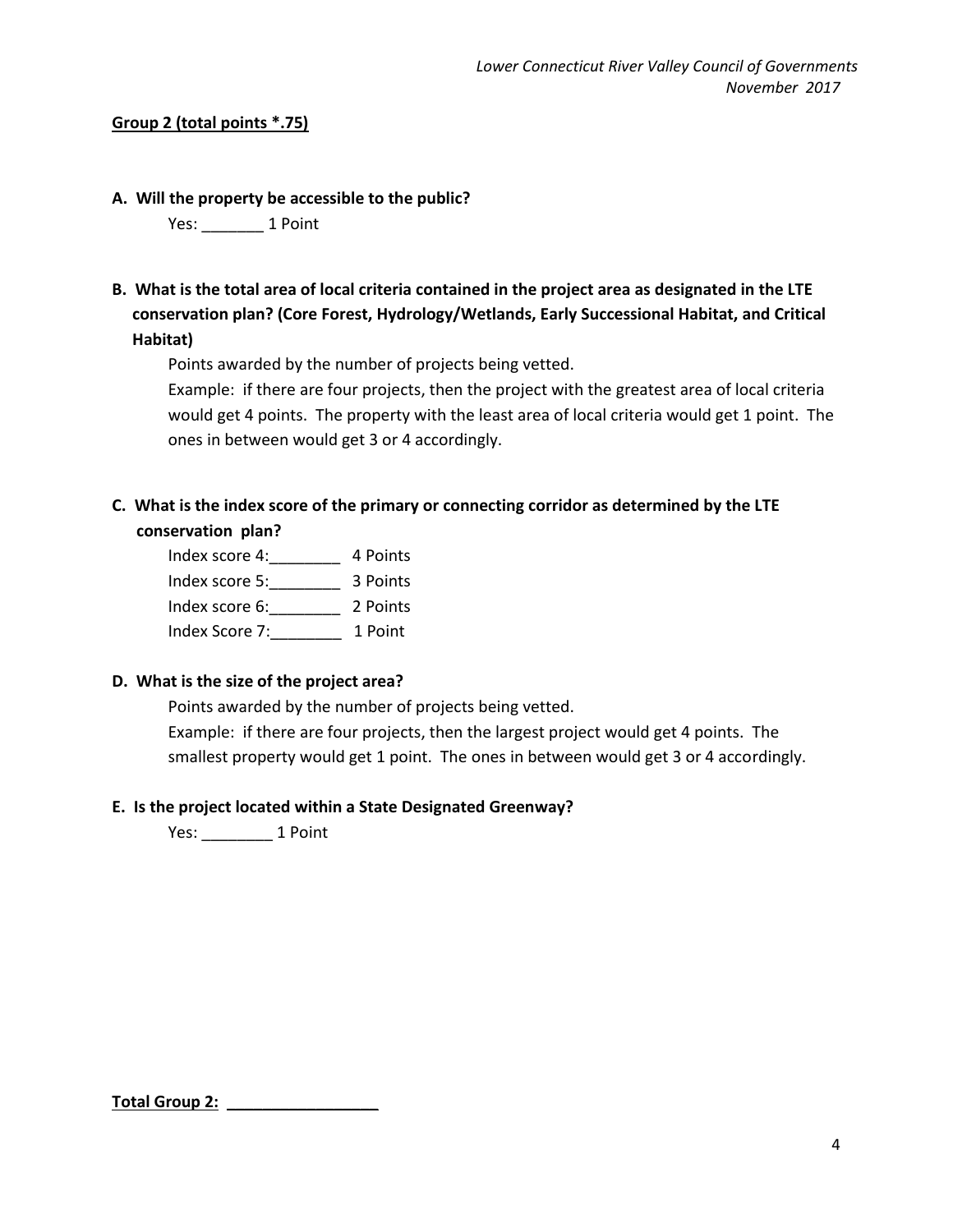## **Group 3 (total points \*.5)**

**A. Does the project have historic significance**?

Yes: \_\_\_\_\_\_\_\_ 1 Point

- **B. Do municipal planning documents include the project in an area for open space protection?** Yes: \_\_\_\_\_\_\_\_ 1 Point
- **C. Does the project provide a viewshed either looking out from the project, or looking into the project area from a public viewing location?**

Yes: \_\_\_\_\_\_\_ 1 Point

**D. Are there any site concerns from historic property usage?**

No: \_\_\_\_\_\_\_\_ 1 Point

**Total Group 3: \_\_\_\_\_\_\_\_\_\_\_\_\_\_\_\_\_**